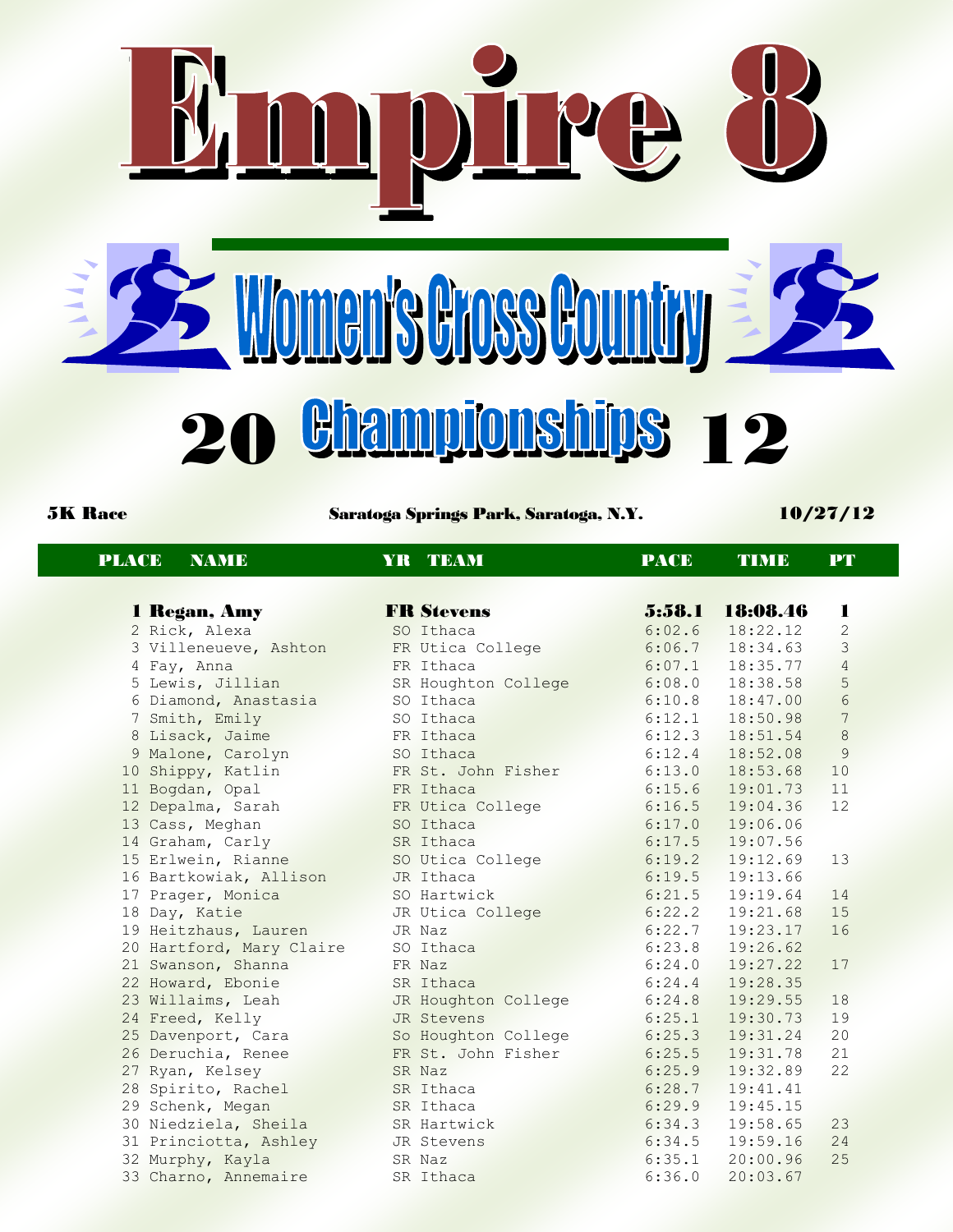34 Hein, Annelsie SR Houghton College<br>35 Althaus, Bethany GR Naz 35 Althaus, Bethany JR Naz 6:36.4 20:05.03 27 36 Jamieson, Lauren SR Naz 6:36.9 20:06.50 28 37 Coon, Sarah FR St. John Fisher 6:37.9 20:09.46 29 38 Moyer, Kate FR Stevens 6:39.0 20:12.94 30 39 Graziadei, Nicole SO St. John Fisher 6:39.5 20:14.48 31 40 Balloni, Jaimee JR Utica College 6:39.7 20:15.08 32 41 Gildemeyer, Michaela SO Naz 6:40.2 20:16.63 33 42 Hecker, Christine SO Stevens 6:42.7 20:24.10 34 43 Dunbar, Bridget FR Naz 6:42.8 20:24.51 44 Vainauskas, Nicole FR St. John Fisher 6:43.0 20:24.92 35 45 Bowler, Julie SO Utica College 6:43.1 20:25.30 36 46 Lemke, Laura JR Stevens 6:43.5 20:26.40 37 47 Pitman, Courtney FR Naz 6:44.4 20:29.30 48 Harrington, Sarah FR St. John Fisher 6:44.6 20:30.00 38 49 Bennett, Sam FR Utica College 6:46.3 20:35.11 39 50 Jennings, Hannah SR Houghton College 6:47.2 20:37.74 40 51 Forrester, Tracie SO Alfred U 6:47.7 20:39.24 41 52 Phillips, Tricia FR Hartwick 6:48.7 20:42.44 42 53 Olive, Kayleigh JR Naz 6:49.1 20:43.47 54 Gallup, Taylor SO St. John Fisher 6:50.6 20:48.15 43 55 Talbot, Becky SO Hartwick 6:51.5 20:50.70 44 56 Bernardin, Savannah SO Utica College 6:51.8 20:51.61 57 Frontera, Janice FR Stevens 6:54.3 20:59.21 45 58 Meeson, Blair FR Naz 6:56.0 21:04.52 59 Poore, Krista SO Hartwick 7:01.5 21:21.16 46 60 Davis, Shannon SO St. John Fisher 7:01.8 21:22.08 61 Guzelak, Stephanie SO St. John Fisher 7:03.3 21:26.78 62 Munkitrick, Sarah JR Houghton College 7:04.5 21:30.36 47 63 Westfall, Amanda SO St. John Fisher 7:04.7 21:31.10 64 Kiser, Alyssa JR Houghton College 7:05.6 21:33.62 48 65 Donatello, Devon FR St. John Fisher 7:06.9 21:37.68 66 Schoenborn, Kirsten JR Naz 7:09.0 21:44.01 67 Ho, Mary So Houghton College 7:09.7 21:46.04 68 Slattery, Sam JR Utica College 7:10.4 21:48.26 69 Flick, Morgan FR Alfred U 7:10.9 21:49.74 49 70 Quinn, Maura JR Stevens 7:11.1 21:50.37 71 Michalec, Dominique FR Stevens 7:13.0 21:56.30 72 Pearce, Kate FR Utica College 7:14.8 22:01.59 73 Nealon, Grace SO Hartwick 7:15.8 22:04.66 50 74 Spittler, Sarah FR Utica College 7:16.0 22:05.31 75 Juber, Samantha SR Houghton College 7:19.5 22:15.83 76 Iosue, Ericka SO Stevens 7:20.5 22:18.98 77 Martindale, Olivia FR Stevens 7:21.8 22:22.85 78 Rhen, Jordan SO St. John Fisher 7:22.3 22:24.32 79 Losito, Mary JR Naz 7:23.6 22:28.51 80 Bartlett, Katherine FR Hartwick 7:24.1 22:29.99 51 81 Swartwood, Makenzie FR St. John Fisher 7:25.8 22:35.03 82 Holland, Julianna SO St. John Fisher 7:26.4 22:36.79 83 Holmer, Alexis FR Utica College 7:27.9 22:41.61 84 Dardir, Amira SO Stevens 7:29.9 22:47.63 85 Goot, Alyssa SO Alfred U 7:34.4 23:01.24 52 86 Strum, Nicole SO Hartwick 7:37.6 23:11.01 87 Delfini, Anna FR Houghton College 7:37.7 23:11.23 88 Fujimura, Emylianne SR Houghton College 7:39.2 23:15.86 89 Zahran, Sarah FR Stevens 7:55.3 24:04.67 90 McPhail, Erica FR Hartwick 8:02.4 24:26.43 91 Rorick, Amber JR Stevens 8:03.2 24:28.94 92 Haracz, Alexandra FR Stevens 8:05.5 24:35.92 93 Dalton, Shannon FR Alfred U 8:06.5 24:38.85 53 94 Nelson, Abigail JR Hartwick 8:07.0 24:40.40 95 Pettit, Corine JR Alfred U 8:08.3 24:44.41 54 96 Blong, Cydney Sr Houghton College 8:29.0 25:47.37 97 Relyea, Katrina FR Houghton College 9:35.4 29:09.00 98 Campbell, Lauren FR Houghton College 11:52.5 36:06.00

| 6:36.1                 | 20:04.05                                | 26     |
|------------------------|-----------------------------------------|--------|
| 6:36.4                 | 20:05.03                                | 27     |
| 6:36.9                 | .50<br>20:06                            | 28     |
| 6:37<br>. 9            | 20:09.46                                | 29     |
| 6:39.0                 | 20:12.94                                | 30     |
| 6:39.5                 | 20:<br>14.48                            | 31     |
|                        |                                         |        |
| 6:39.7                 | 15.08<br>20:                            | 32     |
| 6:40.2                 | 20:16.63                                | 33     |
| 6:42<br>7              | 20:24.10                                | 34     |
| 6:42.8                 | 20:24.<br>51                            |        |
| 6:43.0                 | 20:24.<br>92                            | 35     |
| 6:43.<br>$\mathbf{1}$  | 20:25.30                                | 36     |
| 6:43.5                 | 20:26.40                                | 37     |
| 6:44.4                 | 20:29.30                                |        |
| 6:44.6                 | 20:30.00                                | 38     |
| 6:46.3                 | 20:35.11                                | 39     |
| 6:47<br>$\cdot$ 2      | 20:37.74                                | 40     |
| 6:47<br>7              | 20:39.24                                | 41     |
| 6:48<br>$\overline{7}$ | 20:42.44                                | 42     |
| 6:49.1                 | 20:43.47                                |        |
| 6:50.6                 | 20:48.<br>15                            | 43     |
| 6:51.5                 | 20:50.70                                | $4\,4$ |
| 6:51.8                 | 20:51.61                                |        |
| 6:54.3                 |                                         | 45     |
|                        | 20:59.21                                |        |
| 6:56.0                 | 21:04.52                                |        |
| 7:01.5                 | 21:21.16                                | 46     |
| 7:01.8                 | 21:<br>22.<br>08                        |        |
| 7:03.<br>3             | 21:26.<br>78                            |        |
| 7:04.<br>5             | 21:30.<br>36                            | 47     |
| : 04.<br>7<br>7        | 21:31<br>.10                            |        |
| 7:05.6                 | 21:33.62                                | 48     |
| 7:06.9                 | 21:<br>37.68                            |        |
| 7:09.0                 | 21:44.01                                |        |
| 7:09.7                 | 21:46.04                                |        |
| 7:10.4                 | 21:48.26                                |        |
| 7:10.9                 | 21:49.<br>74                            | 49     |
| 7:11.1                 | 21:50.<br>37                            |        |
| 7:13.0                 | 21:56.30                                |        |
| 7:14.8                 | 22:01.<br>59                            |        |
| $\cdot$ 8<br>7:15      | 22:04<br>66                             | 50     |
| 7:16<br>$\cdot$ 0      | 22:<br>05<br>31<br>$\ddot{\phantom{0}}$ |        |
| 7:19.5                 | 15.<br>83<br>22:                        |        |
|                        |                                         |        |
| 7:20<br>.5             | 18.98<br>22:                            |        |
| 7:21.8                 | 22:22.<br>85                            |        |
| 7:22<br>$\cdot$ 3      | 22:24.<br>32                            |        |
| 7:23<br>.6             | 22:28.<br>51                            |        |
| 7:24.1                 | 22:29.99                                | 51     |
| 7:25.8                 | 22:35.<br>03                            |        |
| 7:26.4                 | 36.<br>22:<br>79                        |        |
| 27.9<br>7:             | 22:<br>$41$ .<br>61                     |        |
| 7:29.9                 | 22:<br>47.63                            |        |
| 7:34.4                 | 23:01.24                                | 52     |
| :37<br>.6<br>7         | 23:<br>11.01                            |        |
| 37<br>7:<br>7          | 23:<br>11.<br>23                        |        |
| 7:39<br>$\cdot$ 2      | 23:15.86                                |        |
| :55<br>$\cdot$ 3<br>7  | 24:04.<br>67                            |        |
| 8:02<br>$\cdot$ 4      | 24:26.43                                |        |
| 03.2<br>8:             | 24:28.<br>94                            |        |
|                        |                                         |        |
|                        |                                         |        |
| 05.5<br>8:             | 24:35.<br>92                            |        |
| 8:06.5                 | 24:38.85                                | 53     |
| 8:07.0                 | 40.40<br>24:                            |        |
| 8:08<br>$\cdot$ 3      | 24:<br>44.41                            | 54     |
| 8:29.0                 | 25:<br>47.<br>37                        |        |
| 9:35.4<br>1:52.5       | 29:09.00<br>36:06.00                    |        |